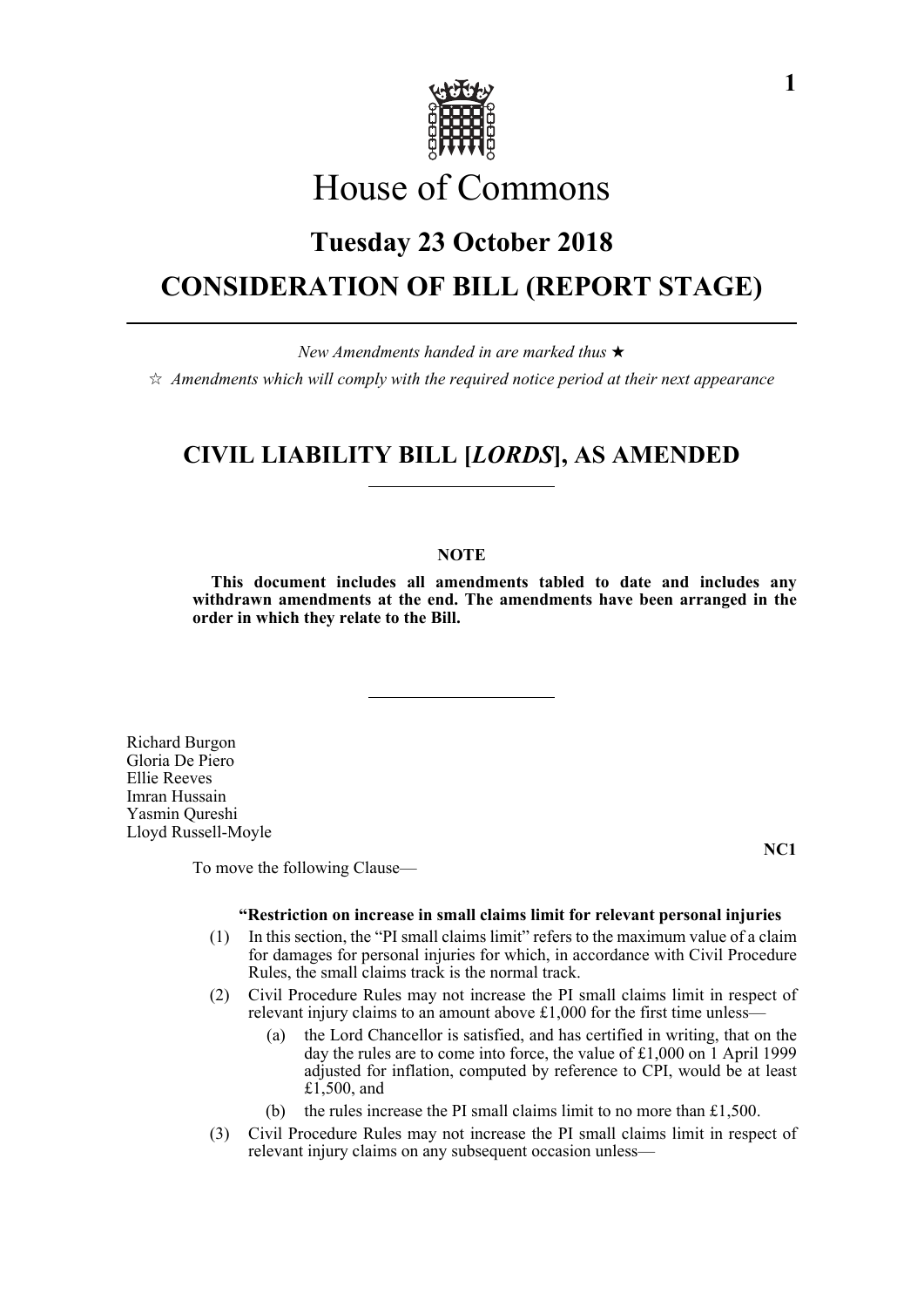# **Civil Liability Bill-[***Lords***],** *continued*

- (a) the Lord Chancellor is satisfied, and has certified in writing, that on the day the rules are to come into force, the value of £1,000 on 1 April 1999 adjusted for inflation, computed by reference to CPI, would be at least £500 greater than on the day on which the rules effecting the previous increase were made, and
- (b) the rules increase the PI small claims limit by no more than £500.
- (4) In this section—
	- "CPI" means the all items consumer prices index published by the Statistics Board;
	- "relevant injury" means an injury which is an injury of soft tissue in the neck, back, or shoulder and which is caused as described in paragraphs (b) and (c) of section 1(4) (negligence while using a motor vehicle on a road, etc.);
	- "relevant injury claim" means a claim for personal injury that consists only of, or so much of a claim for personal injury as consists of, a claim for damages for pain, suffering and loss of amenity caused by a relevant injury, and which is not a claim for an injury in respect of which a tariff amount is for the time being prescribed under section 2."

# *Member's explanatory statement*

*This new clause would limit increases in the whiplash small claims limit to inflation (CPI), and allow the limit to increase only when inflation had increased the existing rate by £500 since it was last set.*

Richard Burgon Gloria De Piero Bambos Charalambous Imran Hussain Yasmin Qureshi Lloyd Russell-Moyle

**NC2**

To move the following Clause—

# **"Small Claims Track: Children and Protected Parties**

- (1) The Small Claims Track Limit in relation to claims made by children and protected parties for whiplash injuries may not be increased unless the increase is to an amount which is not more than the value of  $£1,000$  on 1 April 1999 adjusted for inflation, computed by reference to the consumer prices index.
- (2) In subsection (1),
	- "children" means any person or persons under 18;
	- "protected parties" means any person who lacks capacity to conduct the proceedings;
	- "lacks capacity" means lacks capacity within the meaning of the Mental Capacity Act 2005"

#### *Member's explanatory statement*

*This new clause would limit increases in the small claims track limit for those suffering whiplash injuries to inflationary rises only, for people who are either children or people lacking capacity to make decisions for themselves (as defined in the Mental Capacity Act 2005).*